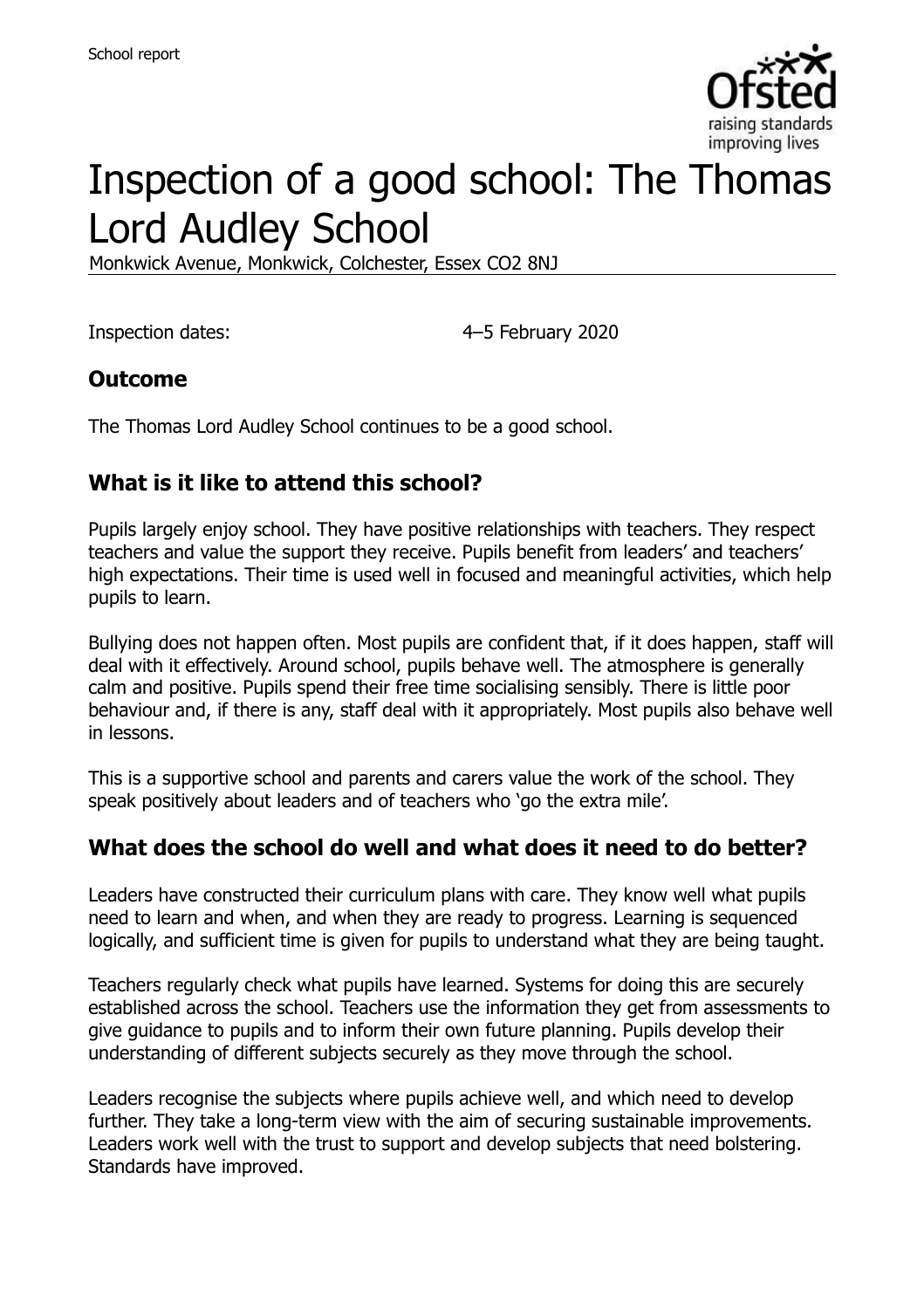

Supporting curriculum development is an ambitious and extensive programme promoting literacy and an understanding of the wider world. From Years 7 to 11, pupils learn about diverse themes such as sport, justice, culture, history, art and current affairs. Important words are interwoven across subjects, and pupils learn a broad and rich vocabulary about diverse contexts.

Pupils achieve well in science, humanities and modern foreign languages because of the strengths of the curriculum in the school. However, the proportion of pupils who successfully complete the range of subjects required to achieve the English Baccalaureate (EBacc) is low. While humanities and science are popular choices at key stage 4, modern foreign languages are not and take-up is low. Leaders are in the early stages of trying to inspire more pupils to study a modern foreign language by giving them a greater appreciation of foreign cultures.

In lessons, most pupils behave well. They listen and work well, making the most of their time in class. Pupils are particularly focused when the subject matter inspires them. Pupils really enjoy history, for example, and are diligent in improving their work. In some classes, the behaviour of most is let down by some pupils who do not pay enough attention and disrupt learning. While teachers often deal with this well, they sometimes do not.

Pupils with special educational needs and/or disabilities (SEND) are supported well. Leaders gather detailed information about the pupils' needs and provide teachers with training and strategies to support pupils. This means that pupils' needs are met in lessons.

Leaders are mindful of the well-being of staff. They consider and adapt what they expect staff to do to keep staff's home and work lives in balance. Almost all staff who responded to Ofsted's survey of their views said they feel well supported, treated fairly and treated with respect. They are proud to work at the school.

# **Safeguarding**

The arrangements for safeguarding are effective.

Leaders have an accurate register of recruitment checks on adults who work in the school. They ensure that staff have up-to-date training and they teach pupils to keep safe.

Leaders have a secure understanding of the risks pupils might face in the local area. They ensure that staff understand the signs that might indicate pupils at risk. Leaders' clear systems for reporting concerns mean that staff pass these concerns on. Leaders use the information they receive to look for patterns that might indicate pupils at risk. They follow up concerns in a timely fashion, including with external agencies where appropriate.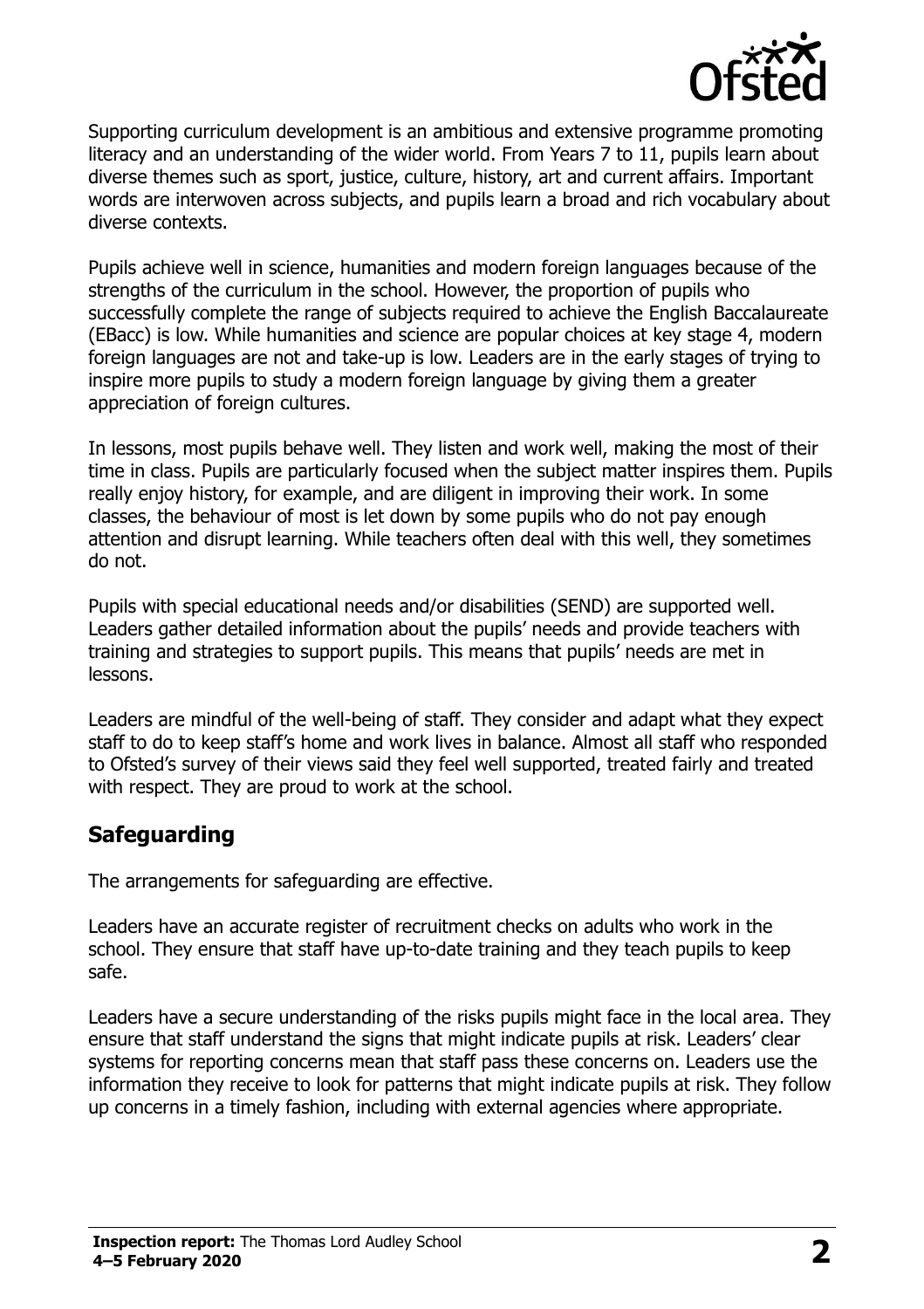

# **What does the school need to do to improve?**

# **(Information for the school and appropriate authority)**

- The proportion of pupils who study a modern foreign language at key stage 4 is low. This means that fewer pupils than are capable of doing so achieve the EBacc. Leaders should increase participation in key stage 4 modern foreign languages so that more pupils benefit from the strong language curriculum in place at the school.
- A few pupils misbehave in some lessons. This means that lessons are sometimes interrupted. Leaders should ensure that behaviour is managed consistently well at all times so that low-level disruption is eradicated.

## **Background**

When we have judged a school to be good we will then normally go into the school about once every four years to confirm that the school remains good. This is called a section 8 inspection of a good school or non-exempt outstanding school. We do not give graded judgements on a section 8 inspection. However, if we find some evidence that the school could now be better than good or that standards may be declining, then the next inspection will be a section 5 inspection. Usually this is within one to two years of the date of the section 8 inspection. If we have serious concerns about safeguarding, behaviour or the quality of education, we will convert the section 8 inspection to a section 5 inspection immediately.

This is the first section 8 inspection since we judged the school to be good in April 2016.

#### **How can I feed back my views?**

You can use [Ofsted Parent View](https://parentview.ofsted.gov.uk/) to give Ofsted your opinion on your child's school, or to find out what other parents and carers think. We use Ofsted Parent View information when deciding which schools to inspect, when to inspect them and as part of their inspection.

The Department for Education has further [guidance](http://www.gov.uk/complain-about-school) on how to complain about a school.

If you are the school and you are not happy with the inspection or the report, you can [complain to Ofsted.](https://www.gov.uk/complain-ofsted-report)

#### **Further information**

You can search for [published performance information](http://www.compare-school-performance.service.gov.uk/) about the school.

In the report, '[disadvantaged pupils](http://www.gov.uk/guidance/pupil-premium-information-for-schools-and-alternative-provision-settings)' refers to those pupils who attract government pupil premium funding: pupils claiming free school meals at any point in the last six years and pupils in care or who left care through adoption or another formal route.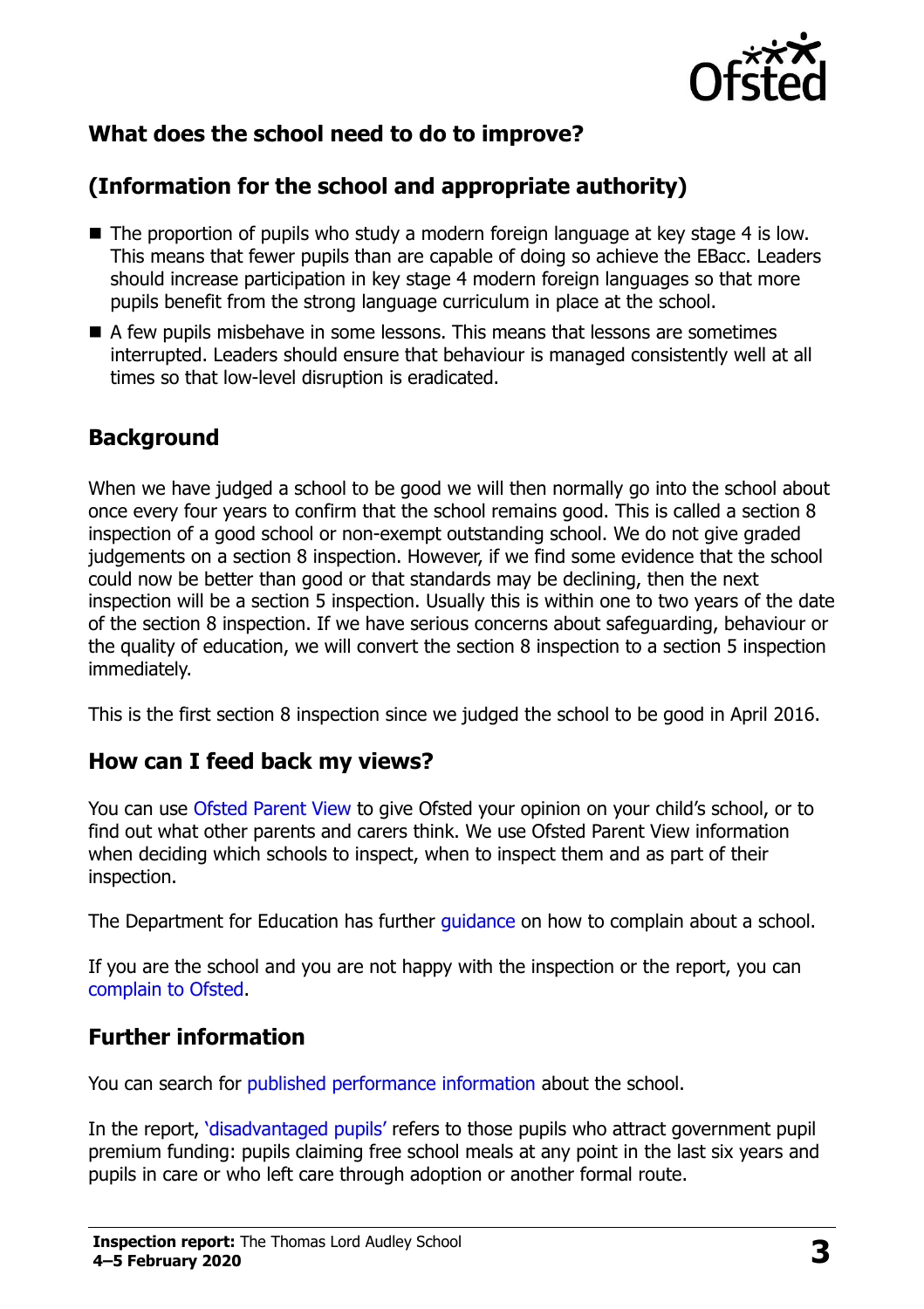

## **School details**

| Unique reference number             | 137937                  |
|-------------------------------------|-------------------------|
| <b>Local authority</b>              | <b>Essex</b>            |
| <b>Inspection number</b>            | 10121466                |
| <b>Type of school</b>               | Secondary comprehensive |
| <b>School category</b>              | Academy converter       |
| Age range of pupils                 | 11 to 16                |
| <b>Gender of pupils</b>             | Mixed                   |
| Number of pupils on the school roll | 817                     |
| <b>Appropriate authority</b>        | Board of trustees       |
| <b>Chair</b>                        | <b>Nick Pavitt</b>      |
| <b>Headteacher</b>                  | Helena Boast            |
| Website                             | www.tla.essex.sch.uk    |
| Date of previous inspection         | 21-22 April 2016        |

# **Information about this school**

- Since the previous inspection, the school has joined Sigma Trust, a multi-academy trust operating in the East of England.
- The trust sets the vision for the school, and implements and monitors this through a local governing committee, the members of which are appointed by the trust.
- The school makes use of three alternative education providers: Rallysport Engineering, Wellies-On, and North East Essex Co-operative Academy.

# **Information about this inspection**

- We did deep dives in the following subjects: English, history and media studies. We met with curriculum leaders, visited lessons and reviewed pupils' work in these subjects, as well as speaking with teachers and pupils.
- We spoke with the headteacher, other leaders and members of the local governing committee. We met with the chair and chief executive officer of the trust.
- We looked at records showing movement on and off the school roll. We reviewed safeguarding records and considered the views of staff, parents and carers, and pupils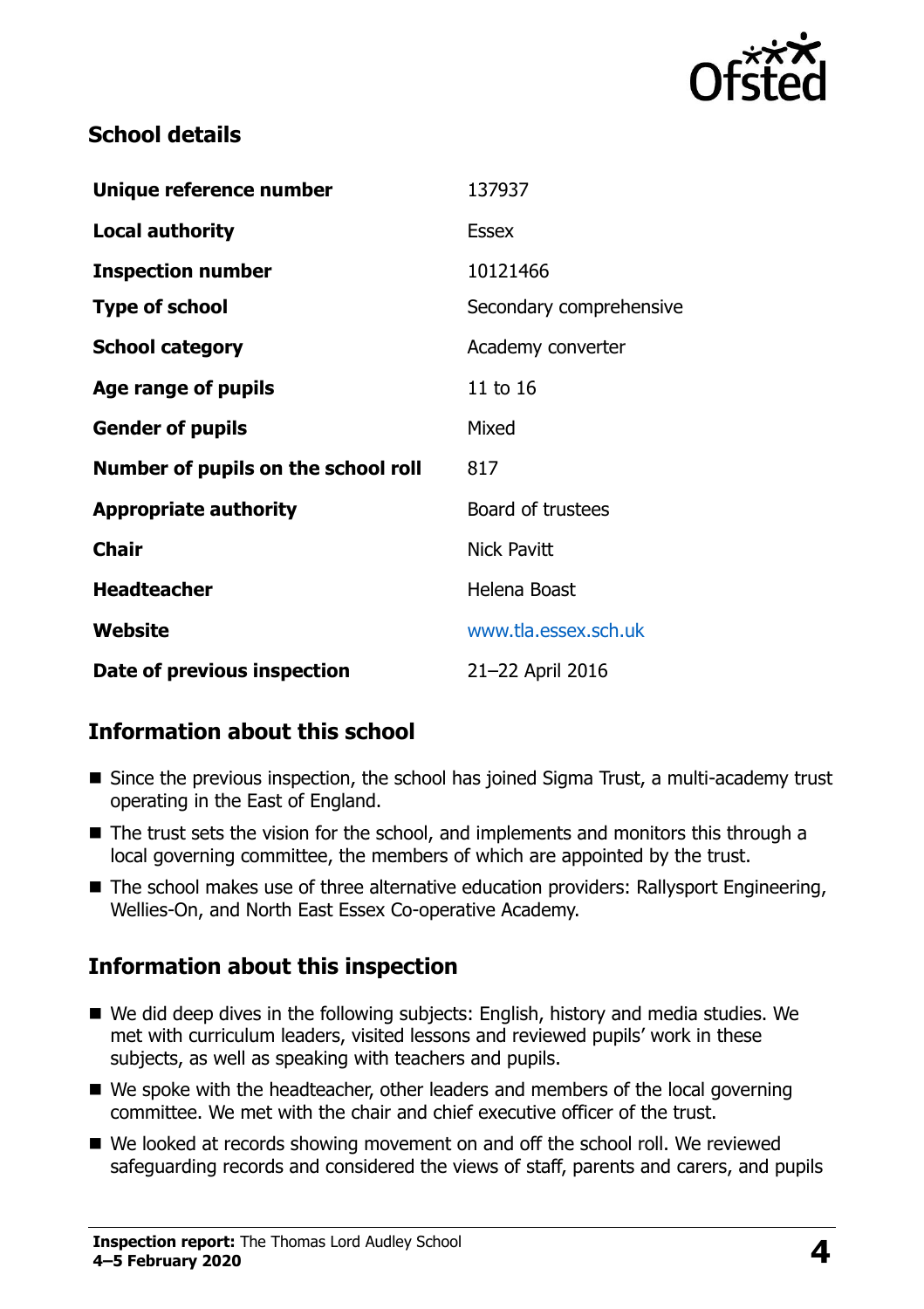

about safeguarding arrangements. We held a meeting to discuss the leadership of safeguarding.

■ We considered the 144 responses to Ofsted's online survey, Parent View, the 47 responses to the free-text option, the 74 responses to Ofsted's staff survey and the 210 responses to Ofsted's pupil survey.

#### **Inspection team**

Andrew Hemmings, lead inspector Her Majesty's Inspector

Georgina Atkinson **Georgina Atkinson CES**